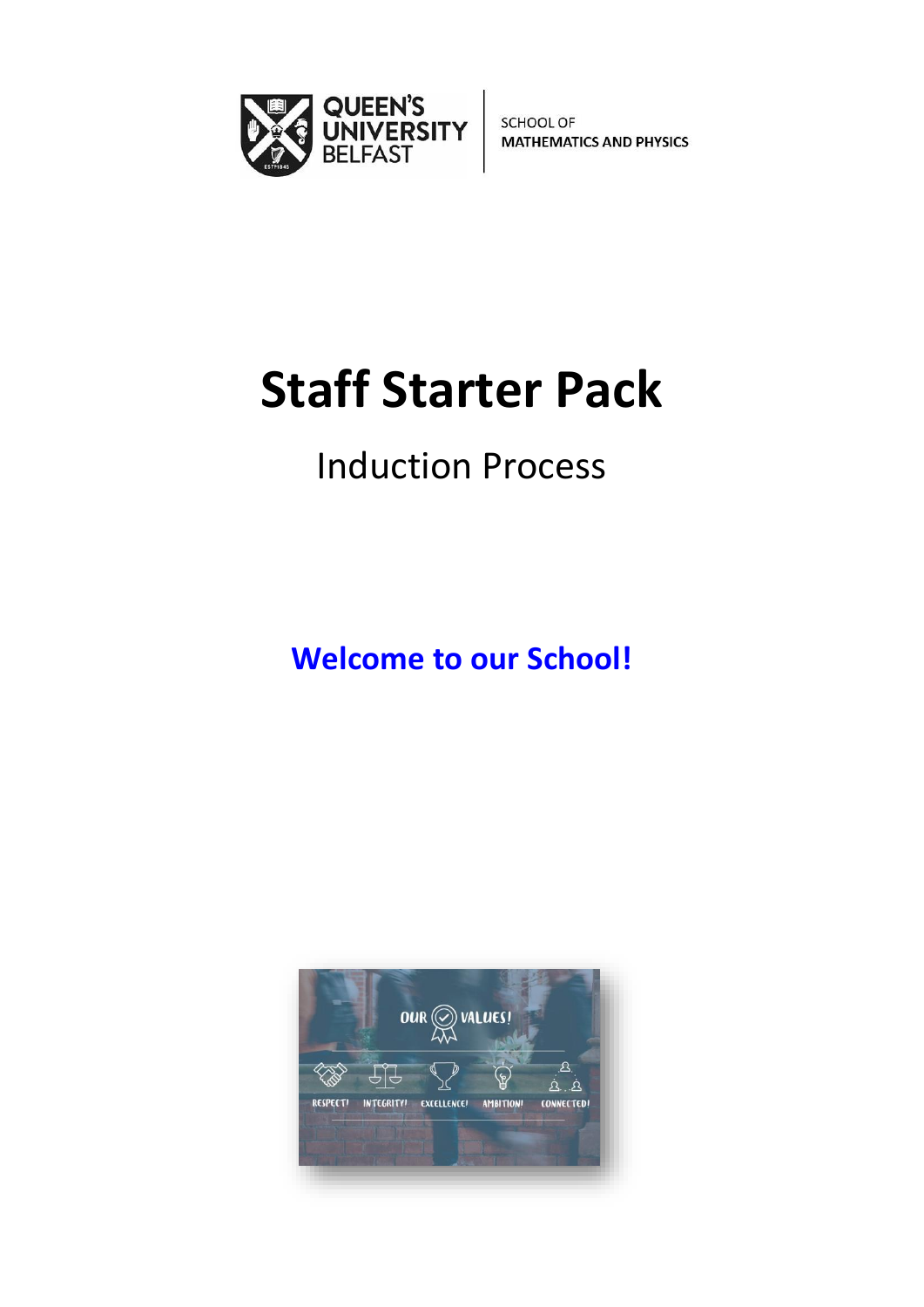| <b>Responsibility</b>                  | <b>Details</b>                                                                                                                                                                                                                                                                                                                                                                                                                                                                                                                                                                                                                                                                                                                                                                                                                                                                                                                                                                                                                                                                                                                                                                                                                                                                                                                                      |
|----------------------------------------|-----------------------------------------------------------------------------------------------------------------------------------------------------------------------------------------------------------------------------------------------------------------------------------------------------------------------------------------------------------------------------------------------------------------------------------------------------------------------------------------------------------------------------------------------------------------------------------------------------------------------------------------------------------------------------------------------------------------------------------------------------------------------------------------------------------------------------------------------------------------------------------------------------------------------------------------------------------------------------------------------------------------------------------------------------------------------------------------------------------------------------------------------------------------------------------------------------------------------------------------------------------------------------------------------------------------------------------------------------|
| <b>HR People and</b><br><b>Culture</b> | Appointment letter sent with appointments pack<br>Appointments pack includes the following forms which must be completed<br>and returned prior to start date:<br>Acceptance of Post Form (usually received up to 5 days after offer<br>made)<br>Medical Questionnaire (needed as soon as possible in case<br>$\bullet$<br>Occupational Health needs to see them. If they do, and appointment<br>cannot be confirmed until Occupational Health gives the all clear -<br>offer can, and has, been withdrawn at this stage)<br>New Staff appointment details (this goes to Salary Office and includes<br>$\bullet$<br>bank details etc)<br>Details in relation to pension (this goes to pension office)<br>Disclosure Certificate Application Form (needed approx. 4 weeks<br>$\bullet$<br>before start to allow for processing)<br>Staff Right to Work details (any time up to first day)<br>$\bullet$<br>Evidence of qualifications (any time up to first day)<br>$\bullet$<br>Please note, staff should be encouraged to complete and return all of the<br>above prior to their start date. However many staff, especially those coming<br>from outside Northern Ireland, will be unable to provide passport/visa<br>information or original proof of qualifications until they arrive in the<br>University which is often their first working day. |
|                                        |                                                                                                                                                                                                                                                                                                                                                                                                                                                                                                                                                                                                                                                                                                                                                                                                                                                                                                                                                                                                                                                                                                                                                                                                                                                                                                                                                     |

#### **Stage 2 – First day of employment**

| <b>Responsibility</b>                                                                                                                                                                                                                 | <b>Details</b>                                                                                                                                                                     |  |
|---------------------------------------------------------------------------------------------------------------------------------------------------------------------------------------------------------------------------------------|------------------------------------------------------------------------------------------------------------------------------------------------------------------------------------|--|
| If you require any assistance at all, please do contact the School Manager, Mrs Teresa Cotton<br>mpmanager@qub.ac.uk or PA to Head of School, Mrs Jennifer McKee mp@qub.ac.uk.                                                        |                                                                                                                                                                                    |  |
| Keep in mind our monthly School Get Together - As we are such a large and widespread School<br>with over 140 staff, this event is intended to bring us all together in a relaxed social space, of<br>course, hospitality is provided. |                                                                                                                                                                                    |  |
| <b>School Manager</b>                                                                                                                                                                                                                 | Will have assigned you workspace, allocated the appropriate buildings access<br>and ensured that you are on the School Establishment.                                              |  |
|                                                                                                                                                                                                                                       | Will give you access to the School SharePoint site and the issued direct to you<br>the Staff Welcome Handbook.                                                                     |  |
|                                                                                                                                                                                                                                       | Will give you the Health and Safety Induction Pack<br><b>H&amp;S Handbook</b><br>H&S Staff Online Training Form<br>$\bullet$<br><b>H&amp;S Check List</b><br><b>H&amp;S Flyers</b> |  |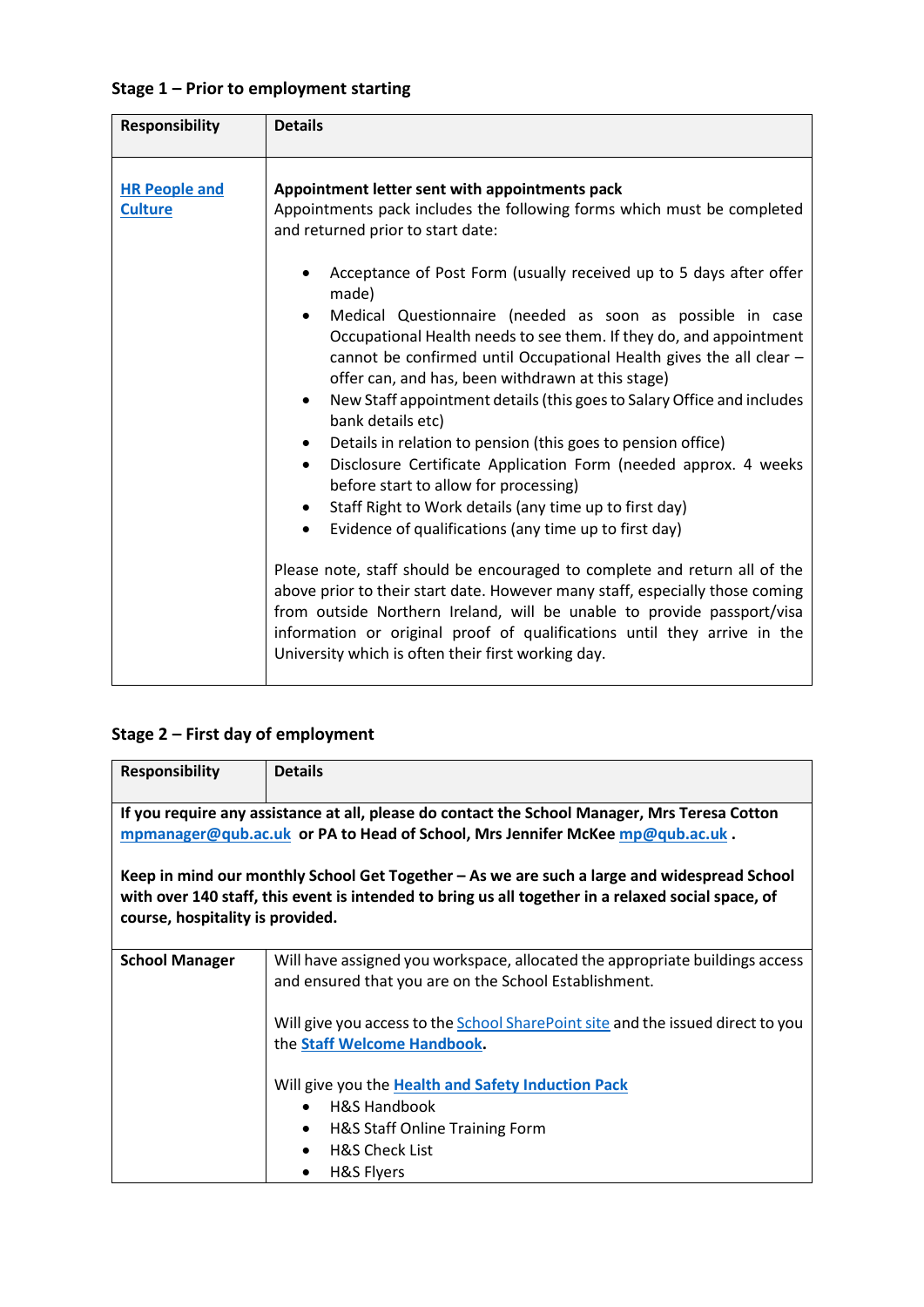| <b>Line Manager</b>                          | Meet and welcome the new member of staff.                                                                                                                                                                                                                                                                                                                                                                                                                                                        |
|----------------------------------------------|--------------------------------------------------------------------------------------------------------------------------------------------------------------------------------------------------------------------------------------------------------------------------------------------------------------------------------------------------------------------------------------------------------------------------------------------------------------------------------------------------|
|                                              | If they have not already done so, ensure that all new starts make an<br>appointment to visit HR People and Culture on their first day of their start<br>date may be delayed. Please note there will be no back payment of salary<br>until this appointment has taken place.<br>Explain support resources (People and Culture website / Staff Training<br>resources etc).                                                                                                                         |
|                                              | <b>Completion of Health and Safety Training / Induction Pack</b>                                                                                                                                                                                                                                                                                                                                                                                                                                 |
|                                              | <b>Health and Safety Induction Pack</b>                                                                                                                                                                                                                                                                                                                                                                                                                                                          |
|                                              | Explain workplace specific Health and Safety arrangements - what to do in<br>the event of an accident/near miss incident, explain first aid arrangements<br>and any other specific health and safety related arrangements.                                                                                                                                                                                                                                                                       |
|                                              | Explain any meetings they are required to attend.                                                                                                                                                                                                                                                                                                                                                                                                                                                |
|                                              | Outline all Mandatory training course requirements to be completed on<br><b>QOL</b> in the first week of employment.                                                                                                                                                                                                                                                                                                                                                                             |
|                                              | Please note, it is School policy to withdraw all purchasing / traveling<br>privileges for non-compliance until completed.                                                                                                                                                                                                                                                                                                                                                                        |
| <b>HR</b><br>People<br>and<br><b>Culture</b> | It is important that on the first day of employment (in the morning if possible)<br>that all new starts make an appointment to come into the People and Culture<br>Department, Level 4, Administration Building. They will get their photo taken.<br>If they do not provide Right to Work Details or evidence of qualifications on<br>first day personnel are unable to put them on the system and start date will<br>be delayed. There is no back payment of salary. (This happens quite often) |
|                                              | If they have provided Right to Work Details or evidence of qualifications (or<br>anything else that their employment might to subject to) prior to their start<br>date their staff card will be issued that day. However if they are just providing<br>Right to Work Details or evidence of qualifications on the start day then staff<br>card cannot be issued until the next day. The staff card will give them access<br>to Library, access buildings, PEC etc.                               |
|                                              | HR will ask them on first day to complete a form which will activate their<br>email account. They have to bring/forward this form to the McClay Library.<br>Staff should be encouraged to do this on first day as it can take up to 3 days<br>for email to be activated.                                                                                                                                                                                                                         |
|                                              | Many new starts do not complete and return New Staff appointment details<br>or pension forms until their first day. If this is the case then they will have to<br>leave forms in the Salaries Office (level 2 Administration Building) and<br>Pension Office (level 3 Administration Building).                                                                                                                                                                                                  |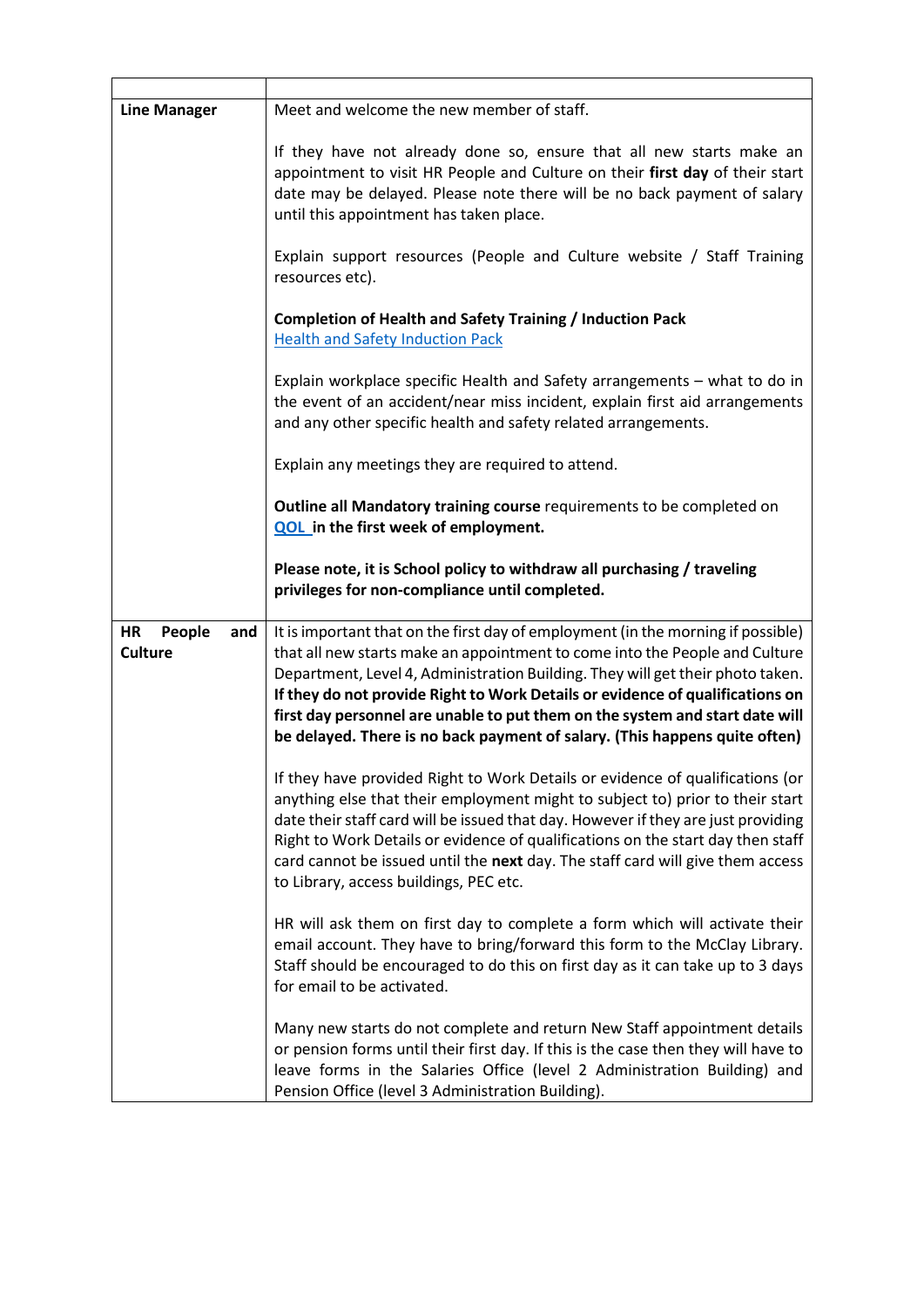**Stage 3 – Within first month of employment**

| <b>Responsibility</b> | <b>Details</b>                                                                                                                            |
|-----------------------|-------------------------------------------------------------------------------------------------------------------------------------------|
| <b>Line Manager</b>   | <b>Background to the School</b>                                                                                                           |
|                       | School mission and values                                                                                                                 |
|                       | <b>Appraisal Process</b><br>Training policy/programme/Personal Development Plans                                                          |
|                       | <b>Overview of Process</b>                                                                                                                |
|                       | Agree objectives using the appropriate appraisal form and identify any<br>required training and development needs (with budget required). |
|                       | <b>Health and Safety and, First Aid</b>                                                                                                   |
|                       | <b>Equal opportunities</b><br>$\bullet$                                                                                                   |
|                       | Reporting of accidents and near miss incidents<br>$\bullet$                                                                               |
|                       | <b>IRIS System: Reporting of accidents and near miss incidents</b>                                                                        |
|                       | "IRIS" incident portal https://iris-production.ads.qub.ac.uk/-<br>$\bullet$                                                               |
| You                   | First Aid arrangements (First Aid boxes and qualified first aiders)<br>$\bullet$                                                          |
|                       | <b>Confirmation with your Line Manager that all Mandatory training</b><br>$\bullet$                                                       |
|                       | course requirements have been completed on QOL                                                                                            |
|                       | Please note, it is School policy to withdraw all purchasing /<br>traveling privileges for non-compliance until completed.                 |
|                       |                                                                                                                                           |
|                       | Workstation Risk Self-Assessment Form (DSE) - you will receive<br>$\bullet$                                                               |
|                       | the form once you complete the online mandatory Health and                                                                                |
|                       | Safety for Computer Users course.                                                                                                         |
|                       | Workstation Risk Self-Assessment Form (DSE) - completed and<br>$\bullet$<br>submitted to mp.safety@qub.ac.uk                              |

#### **Stage 4 – Within first three months of employment**

| <b>Responsibility</b> | <b>Details</b>                                                                                                                          |
|-----------------------|-----------------------------------------------------------------------------------------------------------------------------------------|
| <b>Line Manager</b>   | People and Culture Website for valuable information for employees<br>and managers:<br>http://www.qub.ac.uk/directorates/HumanResources/ |
|                       | Capability and other Performance Management Procedures -<br>$\bullet$<br>Capability/Discipline/Harassment/Grievance                     |
|                       | <b>SharePoint</b><br>$\bullet$                                                                                                          |
|                       | Presence and Absence Guide<br>$\bullet$                                                                                                 |
|                       | Overview of the policy and procedure to be followed                                                                                     |
|                       | <b>Staff Exit Policy</b><br>$\bullet$                                                                                                   |
|                       | <b>Financial Matters</b><br>$\bullet$                                                                                                   |
|                       | Purchasing regulations and procedures                                                                                                   |